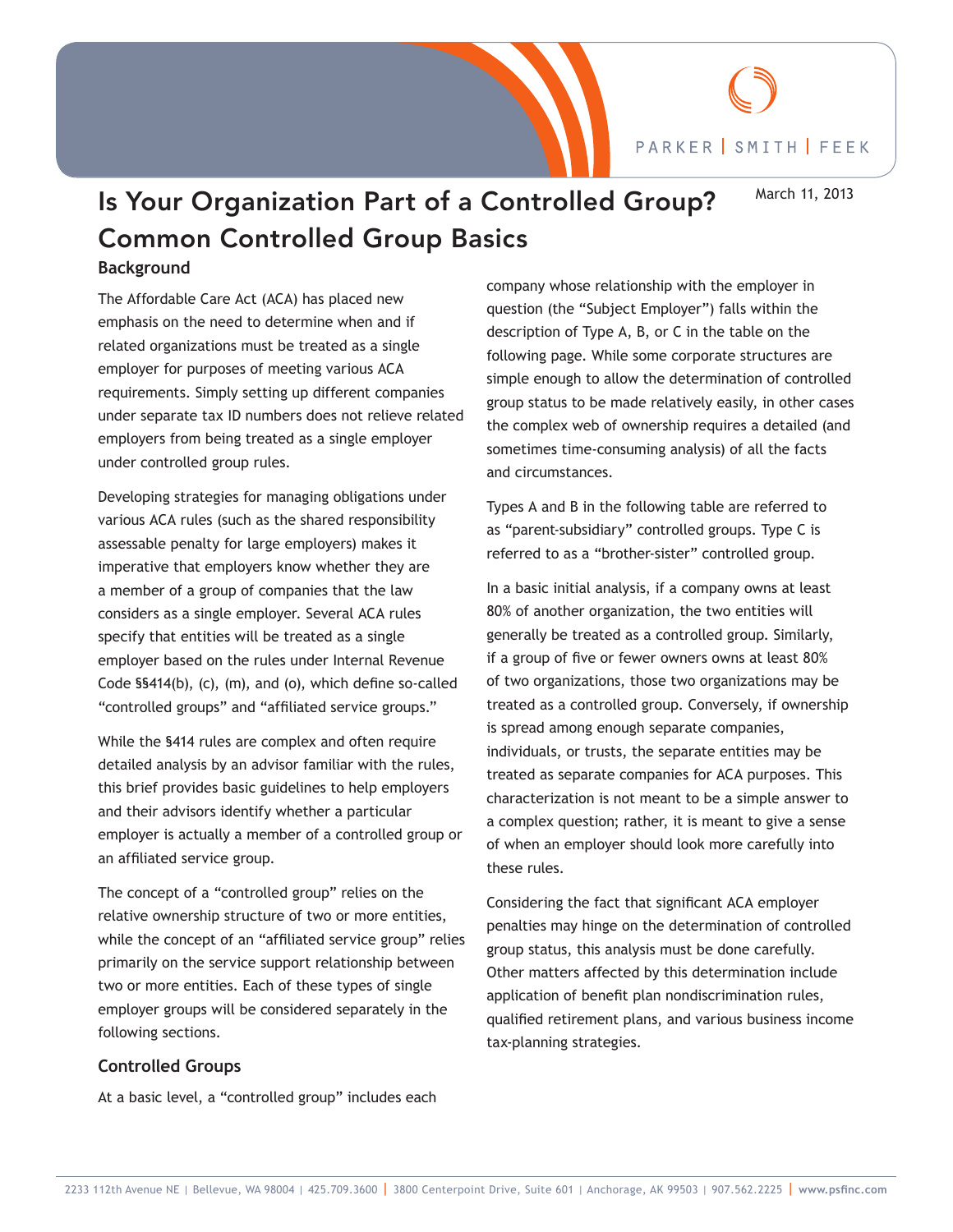

# Controlled Group Examples

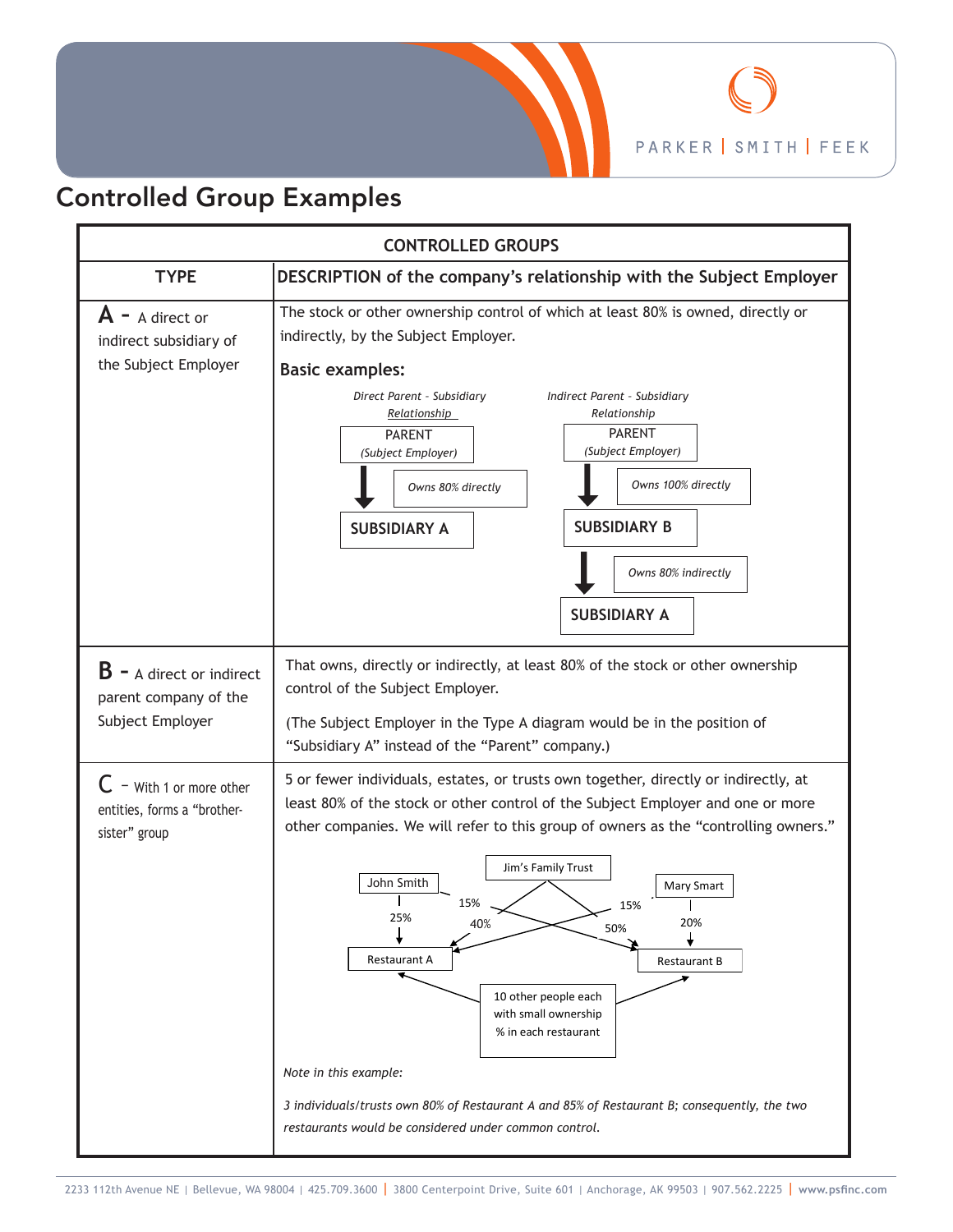

### **Other Controlled Group Issues**

#### Special Brother-Sister Ownership Rule

In addition to the 80% test indicated in the table for a Type C controlled group, the brother-sister relationship requires that, when considering the smallest percentage interest of each of the controlling owners among the companies, the sum of the smallest interests must exceed 50%.

In the example, John's smallest interest is 15%, the Trust's smallest interest is 40%, and Mary's smallest interest is 15%, so the total of the smallest interests is easily more than 50%, making the two restaurants a brother-sister controlled group.

Ownership Control: For corporations, the type of control that is examined is the voting control of the shareholders or the percentage value of the outstanding shares. For partnerships, the percentage of capital or profits interest is used. For trusts and estates, beneficial or actuarial interest is used.

Chains of Ownership: These basic controlled group structures can become quite complicated. For example, several parent-subsidiary chains may be involved, with many "parent" companies actually being intermediary companies such as Subsidiary B in the Type A diagram. Or, as another example, Restaurant A in the Type C diagram may also be a parent company for other entities, resulting in a mixed controlled group (i.e., both Type A and Type C) by drawing in any 80%-or-more-owned entity of Restaurant A. Consequently, it is important to ask about ownership of, and by, each entity.

Family, Trust, and Estate Relationships: With regard to only the brother-sister form of controlled group, ownership can be attributed from and to parents, children, and grandchildren, as well as to grantors and beneficiaries of trusts and beneficiaries of estates. So if ownership or control is distributed among such persons or entities, a closer review of the arrangements would be required.

### **Affiliated Service Groups**

By arranging the ownership of related businesses in an artificial manner, an employer could avoid controlled group status under the foregoing controlled group rules. The purpose of the affiliated service group rules is to prevent such circumvention by expanding the type of related companies that must be considered as a single employer.

Key to affiliated service group analysis is the concept of a "service organization." The principal business of an organization will be considered the performance of services if capital is not a material income-producing factor for the organization. On the other hand, if a substantial portion of gross income is attributable to investment in, for example, machinery, plant, inventories, or equipment, capital is likely a material income-producing factor and the company would generally not be considered a "service organization."

Basic examples of an affiliated service group would include the following:

- The sole function of Management Company X is to provide managerial services to restaurants A, B, C, and D. The spouse and three children of the president of Management Company X together own more than 50% of the interest in each of the four restaurants.
- Medical Clinic M is owned by three physicians in equal shares. The support staff of Medical Clinic M is employed by Regional Staffing Corporation, which provides medical staffing services to a variety of companies. Medical Clinic M is a shareholder in Regional Staffing Corporation.

#### **Yellow Flag Test**

If a group of companies includes a "service organization," then companies falling within one of the following descriptions should be analyzed for purposes of determining whether the group of companies forms an